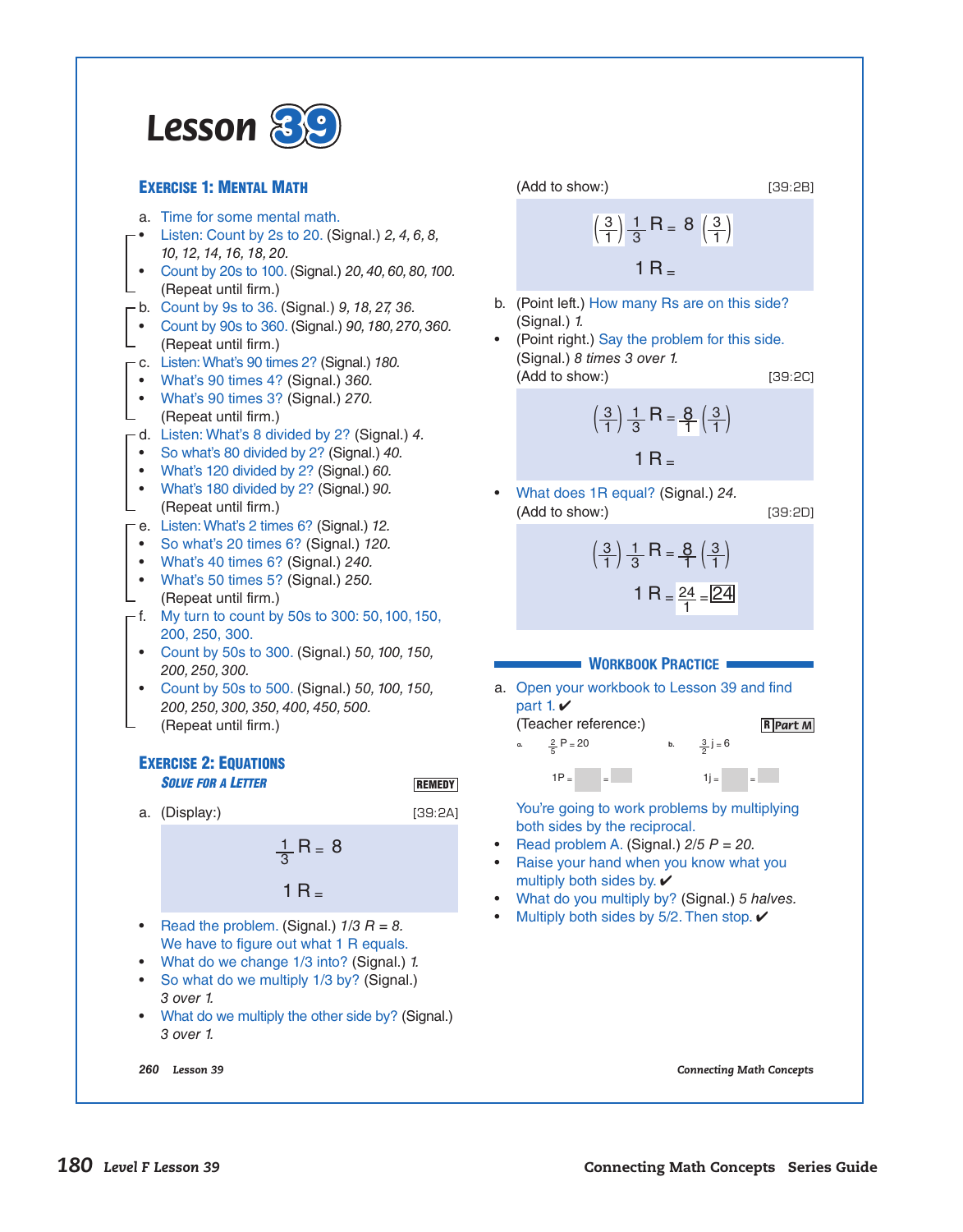b. Check your work. (Display:) [39:2E]

a. 
$$
\left(\frac{5}{2}\right) \frac{2}{5} P = 20 \left(\frac{5}{2}\right)
$$
  
1 P =

Here's what you should have.

- c. Touch P in the top equation.  $\checkmark$
- How many Ps are on that side? (Signal.) *1.*
- Complete the equation for 1 P. Figure out the fraction that equals 1 P. Then figure out the whole-number answer.

(Observe students and give feedback.)

- Everybody, what fraction equals 1 P? (Signal.) *100 halves.*
- What's the whole-number answer? (Signal.) *50.* (Add to show:) [38:2F]

a. 
$$
\left(\frac{5}{2}\right) \frac{2}{5} P = \frac{20}{1} \left(\frac{5}{2}\right)
$$
  
1 P =  $\frac{100}{2} = 50$ 

Here's what you should have.

- d. Read problem B. (Signal.) *3/2 J = 6.*
- Raise your hand when you know what you multiply both sides by.  $\checkmark$
- What do you multiply by? (Signal.) *2/3.*
- Multiply both sides by 2/3. Then stop.  $\checkmark$
- e. Check your work. (Display:) [39:2G]

**b.** 
$$
\left(\frac{2}{3}\right) \frac{3}{2} j = 6 \left(\frac{2}{3}\right)
$$
  
**1**  $j =$ 

Here's what you should have.

- f. (Touch **J** in the top equation.) How many Js are on this side? (Signal.) *1.*
- Complete the equation for 1 J. Figure out the fraction that equals 1 J. Then figure out the whole-number answer.

(Observe students and give feedback.)

- Everybody, what fraction does 1 J equal? (Signal.) *12/3.*
- What whole number does 1 J equal? (Signal.) *4.* (Add to show:) [39:2H]

**b.** 
$$
\left(\frac{2}{3}\right) \frac{3}{2} j = \frac{6}{1} \left(\frac{2}{3}\right)
$$
  
**1**  $j = \frac{12}{3} = 4$ 

Here's what you should have.

# EXERCISE 3: SUBTRACTION  *RENAMING WITH ZERO*

a. (Display:) [39:3A]

6 0 5  $-327$ 

- Everybody, read the problem. (Signal.) *605 – 327.*
- Say the problem for the ones. (Signal.) *5 7.*
- Can you subtract? (Signal.) *No.* You can't borrow from the tens column because it has zero tens. So you borrow from 60 tens.
- What's 60 tens minus one ten? (Signal.) *59 tens.*
- What's 10 plus 5? (Signal.) *15.*  (Add to show:) [39:3B]

5 9<br>6 0 15 – 3 2 7

- b. Say the new tens plus ones for the top number. (Signal.) *59 tens plus 15.*
- Say the new problem for the ones column. (Signal.) *15 – 7.*
- (Repeat until firm.)
- You can work that problem. What's the answer? (Signal.) *8.* (Add to show:) [39:3C]

*Connecting Math Concepts Lesson 39 261*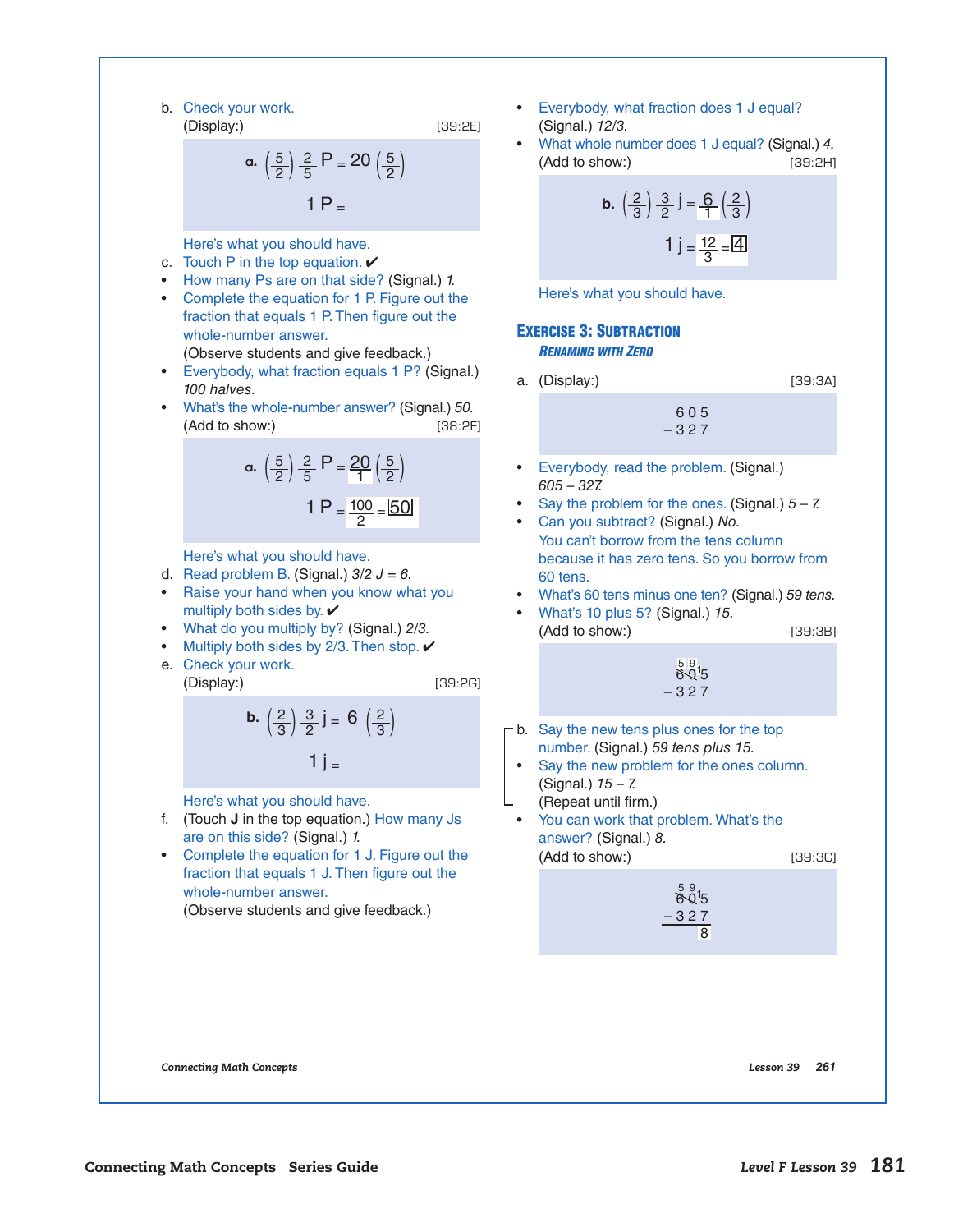| c. Say the problem for the tens column. |
|-----------------------------------------|
| $(Signal.)$ 9 – 2.                      |

| What's the answer? (Signal.) 7. |         |
|---------------------------------|---------|
| (Add to show:)                  | [39:3D] |

|   | ÷ |
|---|---|
| 2 |   |
|   |   |

- d. Say the problem for the hundreds column. (Signal.) *5 – 3.*
- What's the answer? (Signal.) *2.* (Add to show:) [39:3E]

|   |     | 6 |  |
|---|-----|---|--|
|   | 327 |   |  |
| ン | 7   |   |  |

#### WORKBOOK PRACTICE

- a. Find part 2 in your workbook.  $\checkmark$ (Teacher reference:)
	- **a.** 4 0 3  $-215$
	- **b.** 2 0 7  $-148$
	- **c.** 7 0 0 – 3 5 3

 To work these problems, you have to rewrite the top number to show the new tens plus ones.

- b. Read problem A. (Signal.) *403 215.*
- Say the problem for the ones. (Signal.) *3 5.*
- Can you subtract? (Signal.) *No.*
- Can you borrow a 10 from the tens column? (Signal.) *No.*
	- So you borrow from 40 tens.
- Rewrite the top number and work the problem. (Observe students and give feedback.)

• Everybody, read the problem you started with and the answer. (Signal.) *403 – 215 = 188.* (Display:) [39:3F]

| σ | 9.<br>۱'З |  |
|---|-----------|--|
|   | -215      |  |
|   | 8<br>x    |  |

Here's what you should have.

- c. Read problem B. (Signal.) *207 148.*
- Say the problem for the ones. (Signal.) *7 8.*
- Can you subtract? (Signal.) *No.*
- Can you borrow a 10 from the tens column? (Signal.) *No.*

So you borrow from 20 tens.

- Rewrite the top number and work the problem. (Observe students and give feedback.)
- Everybody, read the problem you started with and the answer. (Signal.) *207 – 148 = 59.* (Display:) [39:3G]



Here's what you should have.

- d. Read problem C. (Signal.) *700 353.*
- Say the problem for the ones. (Signal.) *0 3.*
- Can you subtract? (Signal.) *No.*
- Can you borrow a 10 from the tens column? (Signal.) *No.* So you borrow from 70 tens.
- Rewrite the top number and work the problem. (Observe students and give feedback.)
- Everybody, read the problem you started with and the answer. (Signal.) *700 – 353 = 347.* (Display:) [39:3H]

| С. |     |
|----|-----|
|    | 353 |
|    |     |

Here's what you should have.

*262 Lesson 39 Connecting Math Concepts*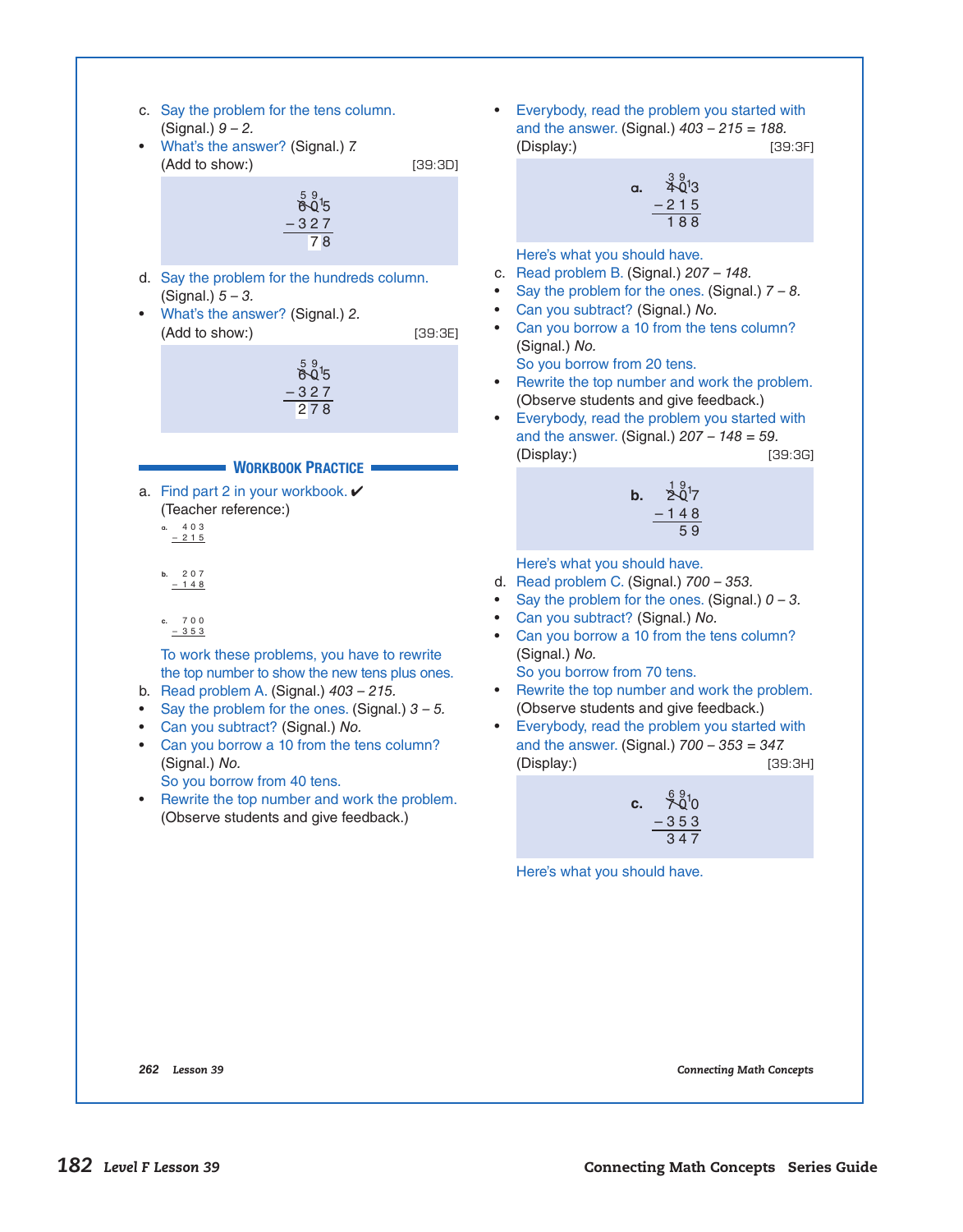# EXERCISE 4: PLACE VALUE  *MILLIONS*

a. Find part 3 in your workbook.  $\checkmark$ (Teacher reference:)



- Read the millions number. (Signal.) *4 million 192 thousand 8 hundred 37.*
- b. You're going to write the place value for each digit. The place value for 4 is 4 million.
- Say the place value for 4. (Signal.) *4 million.*
- Say the place value for 1. (Signal.) *100 thousand.*
- What's the next digit? (Signal.) *9.*
- Say the place value. (Signal.) *90 thousand.*
- What's the next digit? (Signal.) *2.*
- Say the place value. (Signal.) *2 thousand.*
- What's the next digit? (Signal.) *8.*
- Say the place value. (Signal.) *8 hundred.*
- What's the next digit? (Signal.) *3.*
- Say the place value. (Signal.) *30.*
- What's the next digit? (Signal.) *7.*
- Say the place value. (Signal.) *7.* (Repeat until firm.)
- c. The arrows show the starting digit for each number you'll write.
- Write the place value for the digit 4. Remember the commas.  $\checkmark$ (Display:) [39:4A]

4 , 1 9 2 , 8 3 7 4 , 0 0 0 , 0 0 0

Here's what you should have.

d. Write numbers for the rest of the arrows. (Observe students and give feedback.)

- e. Check your work.
- What did you write for the 1? (Signal.) *100 thousand.*
- What did you write for the 9? (Signal.) *90 thousand.*
- What did you write for the 2? (Signal.) *2 thousand.*
- What did you write for the 8? (Signal.) *800.*
- What did you write for the 3? (Signal.) *30.*
- What did you write for the 7? (Signal.) *7.*
- f. Everybody, add the numbers and see if you end up with 4 million 192 thousand 837. ✔
- Everybody, read the answer to the problem. (Signal.) *4,192,837.*



 Here's what you should have. The place-value addition works.

#### EXERCISE 5: LONG DIVISION  *ANSWER TOO LARGE*

**REMEDY** 

a. Open your textbook to Lesson 39 and find part 1. $\checkmark$ 

(Teacher reference:)

**a**. 55 3 0 8<br>**b.** 25 170 **b.** 25  $\overline{170}$  **c.** 78  $\overline{498}$ 



 For some of these problems, the answer is too large. You'll work the problem with an answer that is one less.

- b. Copy problem A. Multiply and write the subtraction problem. Raise your hand when you know if the answer is too large. (Observe students and give feedback.)
- Everybody, is the answer too large? (Signal.) *Yes.*

*Connecting Math Concepts Lesson 39 263*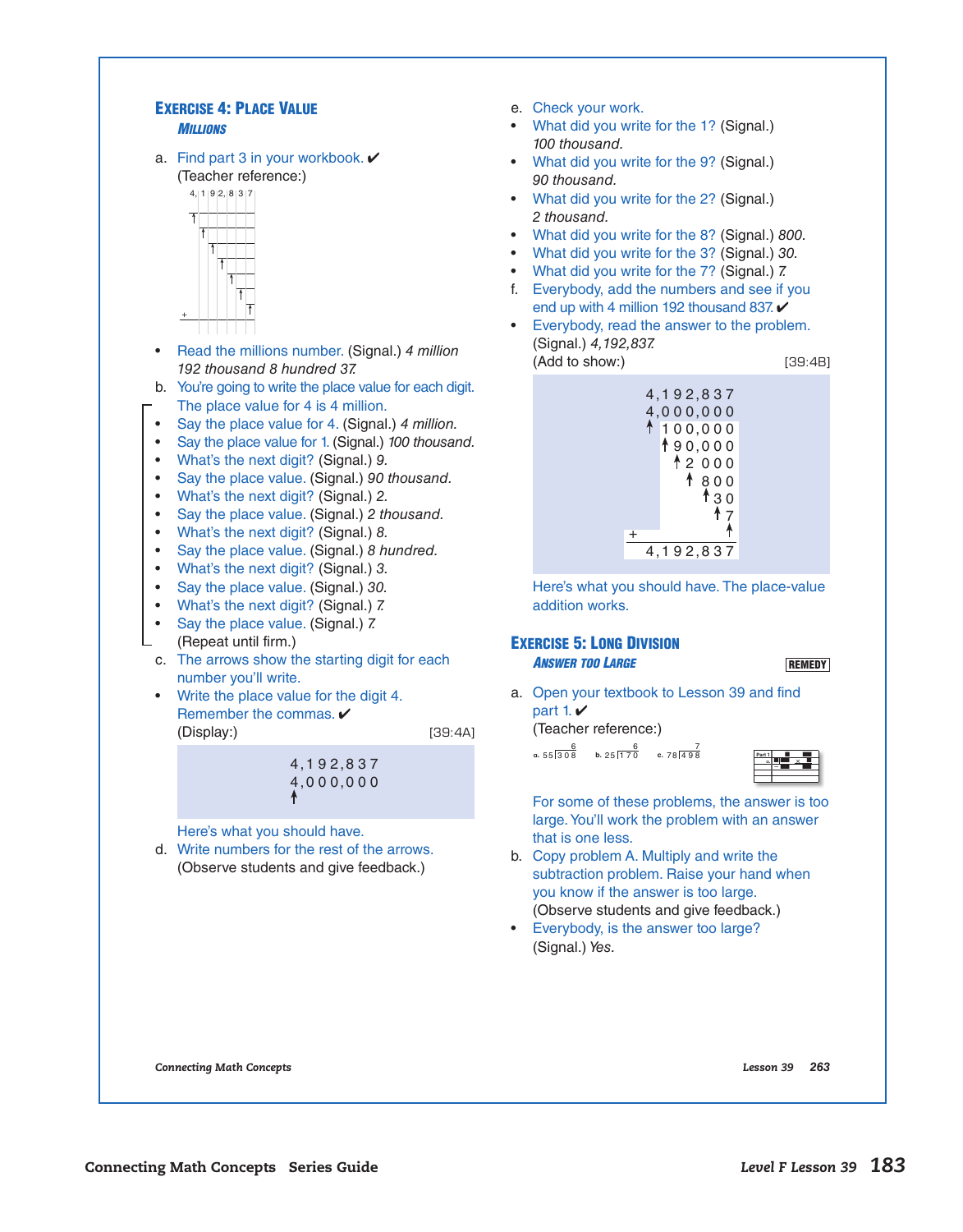c. Work a second problem with the correct answer. Stop when you have worked the subtraction problem.

(Observe students and give feedback.)

• Everybody, what's the answer to the subtraction problem? (Signal.) *33.* (Display:) [39:5A]

a. 
$$
5\overline{5}\overline{308}
$$
  
\n $\begin{array}{r} 6 \\ -330 \\ -275 \\ \end{array}$   
\n $\begin{array}{r} 6 \\ -275 \\ -33 \\ \end{array}$ 

Here's what you should have.

• Write the remainder as a fraction and box the answer.  $\checkmark$ (Add to show:) [39:5B]



Here's what you should have.

- What's the whole answer? (Signal.) *5 and 33/55.*
- d. Copy problem B. Multiply and write the subtraction problem. Raise your hand when you know if the answer is too large. (Observe students and give feedback.)
- Everybody, is the answer too large? (Signal.) *No.* e. Work the subtraction problem and write the
- remainder as a fraction. (Observe students and give feedback.)
- Everybody, what's the whole answer? (Signal.) *6 and 20/25.* (Display:) [39:5C]



Here's what you should have.

- f. Copy problem C. Multiply and write the subtraction problem. Raise your hand when you know if the answer is too large. (Observe students and give feedback.)
- Everybody, is the answer too large? (Signal.) *Yes.*
- g. Work a second problem with the correct answer. Stop when you have worked the subtraction problem.
- (Observe students and give feedback.) • Everybody, what's the answer to the
- subtraction problem? (Signal.) *30.* (Display:) [39:5D]

**c.** 
$$
78\overline{)498}
$$
  $78\overline{)498}$   
\n $\overline{)546}$   $\overline{)78\overline{)498}$   
\n $\overline{)468}$   
\n $\overline{)468}$   
\n $\overline{)30}$ 

Here's what you should have.

• Write the remainder as a fraction.  $\checkmark$ (Add to show:) [39:5E]



Here's what you should have.

• What's the whole answer? (Signal.) *6 and 30/78.*

# EXERCISE 6: RATIO AND PROPORTION  *WORD PROBLEMS: MIXED SET*

**REMEDY** 

**Part 2 a.**

- a. Find part 2 in your textbook.  $\checkmark$ (Teacher reference:)
	- **a.** On a ship there were 2 crew members for every 10 passengers. There were 600 passengers on the ship. How many crew ere were 600 passengers<br>mbers were on the ship?
	-
	- **b.** On another ship there were 6 women for every 5 men. There were 80 men on the ship. How many adults were on the ship?
	- **c.** The ratio of new buildings to old buildings in a neighborhood was 4 to 7. There were in the neighborhood?<br>were in the neighborhood?
	- **d.** The ratio of cows to all animals on a farm was 5 to 9. There were 72 animals on the farm. How many cows were on the farm?

 Some of these problems have three names. Some have only two names. For the problems that have three names, you'll write the three ratio numbers. For the problems that have two names, you'll just work the problem.

*264 Lesson 39 Connecting Math Concepts*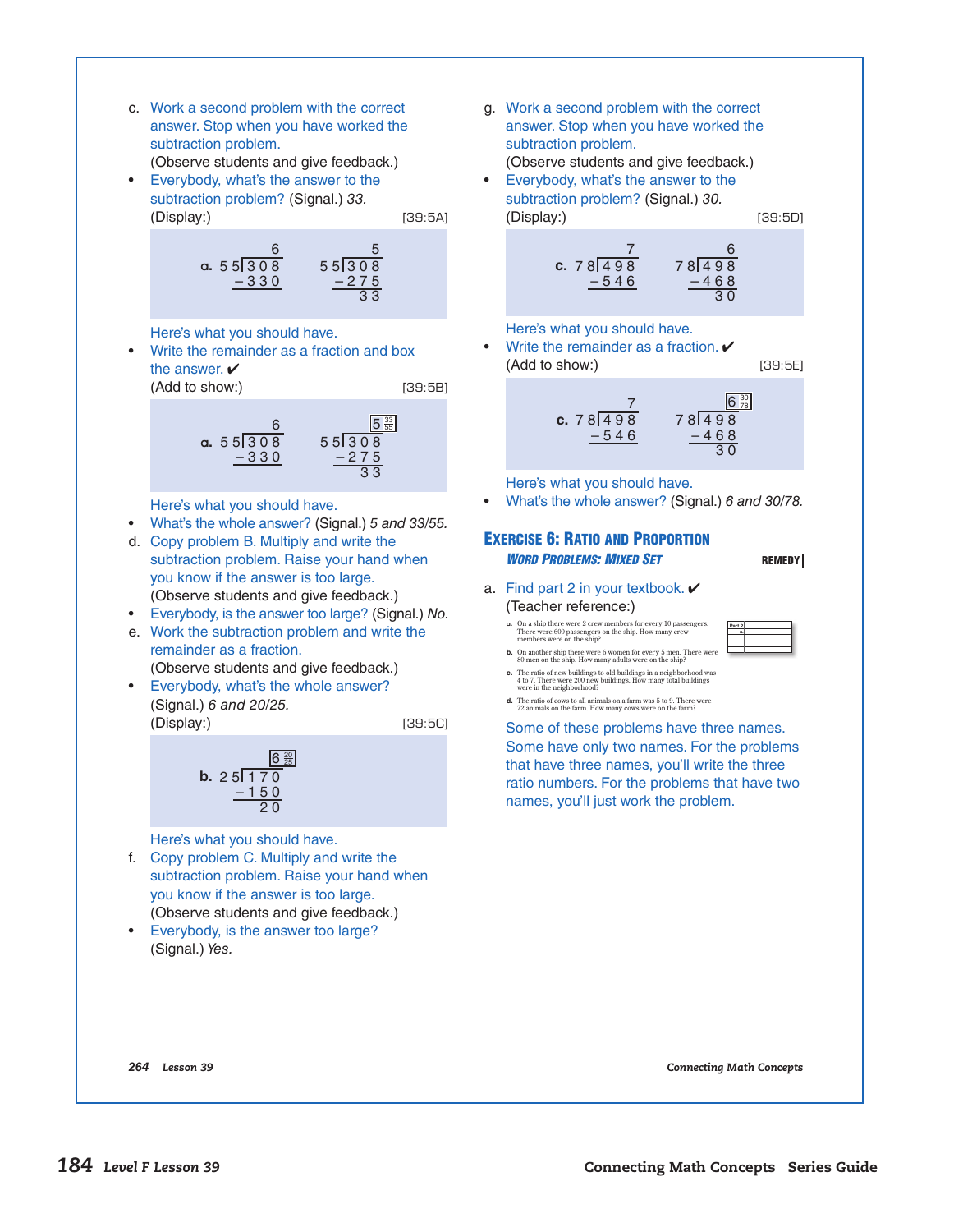- b. Problem A: On a ship there were 2 crew members for every 10 passengers. There were 600 passengers on the ship. How many crew members were on the ship?
- Does that problem have two names or three names? (Signal.) *2 names.* Yes, the names are crew members and passengers.
- c. Problem B: On another ship there were 6 women for every 5 men. There were 80 men on the ship. How many adults were on the ship?
- Does that problem have two names or three names? (Signal.) *3 names.*

Yes, the names are women, men, and adults.

- d. Problem C: The ratio of new buildings to old buildings in a neighborhood was 4 to 7. There were 200 new buildings. How many total buildings were in the neighborhood?
- Does that problem have two names or three names? (Signal.) *3 names.* Yes, the names are new buildings, old buildings, and buildings.

(Repeat until firm.)

e. Go back to problem A and work the problem. Remember, if the problem has only two names, you don't make a box. Pencils down when you're finished.

(Observe students and give feedback.)

- f. Check your work.
- Did you write three ratio numbers? (Signal.) *No.*
- You worked the ratio problem for crew members and passengers. The problem asks: How many crew members were on the ship? What's the whole answer? (Signal.) *120 crew members.* (Display:) [39:6A]

a. 
$$
\frac{c}{p}
$$
  $\frac{2}{10} \left( \frac{60}{60} \right) = \frac{120 \text{ crew members}}{600}$ 

Here's what you should have.

g. Work problem B. Pencils down when you're finished.

(Observe students and give feedback.)

- h. Check your work.
- Did you write three ratio numbers? (Signal.) *Yes.*
- You worked the ratio problem for men and adults. The problem asks: How many adults were on the ship? What's the whole answer? (Signal.) *176 adults.*



Here's what you should have.

i. Work problem C. Pencils down when you're finished.

(Observe students and give feedback.) j. Check your work.

- Did you write three ratio numbers? (Signal.) *Yes.*
- You worked the ratio problem for new buildings and total buildings. The problem asks: How many total buildings were in the neighborhood? What's the whole answer? (Signal.) *550 buildings.* (Display:) [39:6C]

**c.** 
$$
\begin{bmatrix} n & 4 \\ 0 & 7 \end{bmatrix}
$$
  $\begin{bmatrix} n & 4 \\ 5 & 11 \end{bmatrix}$   $\begin{bmatrix} 50 \\ 50 \end{bmatrix}$  =  $\frac{200}{550}$  buildings

Here's what you should have.

k. Work problem D. Pencils down when you're finished.

(Observe students and give feedback.)

- l. Check your work.
- Did you write three ratio numbers? (Signal.) *No.*
- You worked the ratio problem for cows and animals. The problem asks: How many cows were on the farm? What's the whole answer? (Signal.) *40 cows.*

(Display:) [39:6D]

$$
d. \frac{c}{a} \frac{5}{9} \left( \frac{8}{8} \right) = \frac{40 \text{ cows}}{72}
$$

Here's what you should have.

m. Remember, if a problem has only two names, you work a ratio problem with those names.

Assign Independent Work, Textbook parts 3–7 and Workbook parts 4–6.

Optional extra math-fact practice worksheets are available on ConnectED.

*Connecting Math Concepts Lesson 39 265*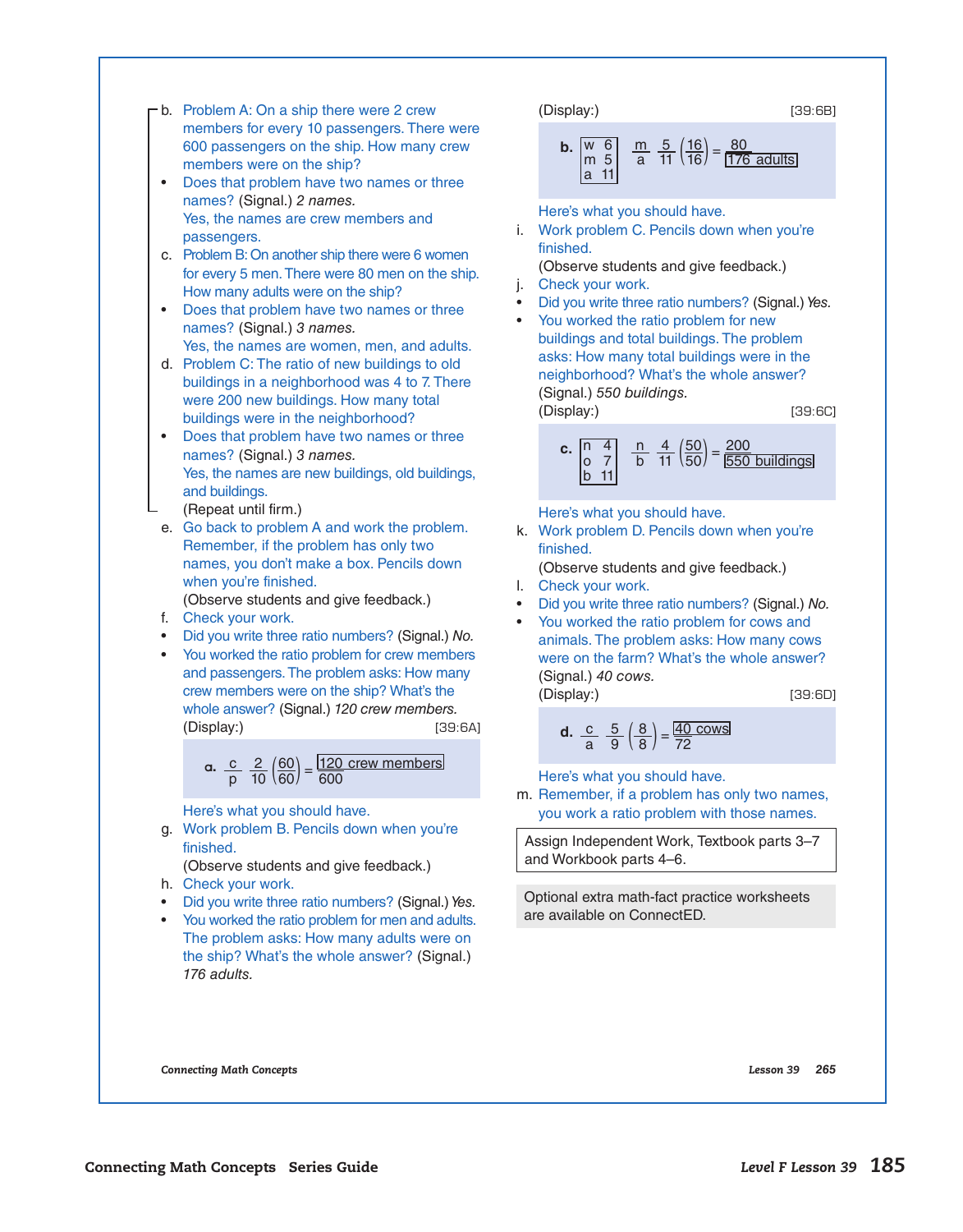